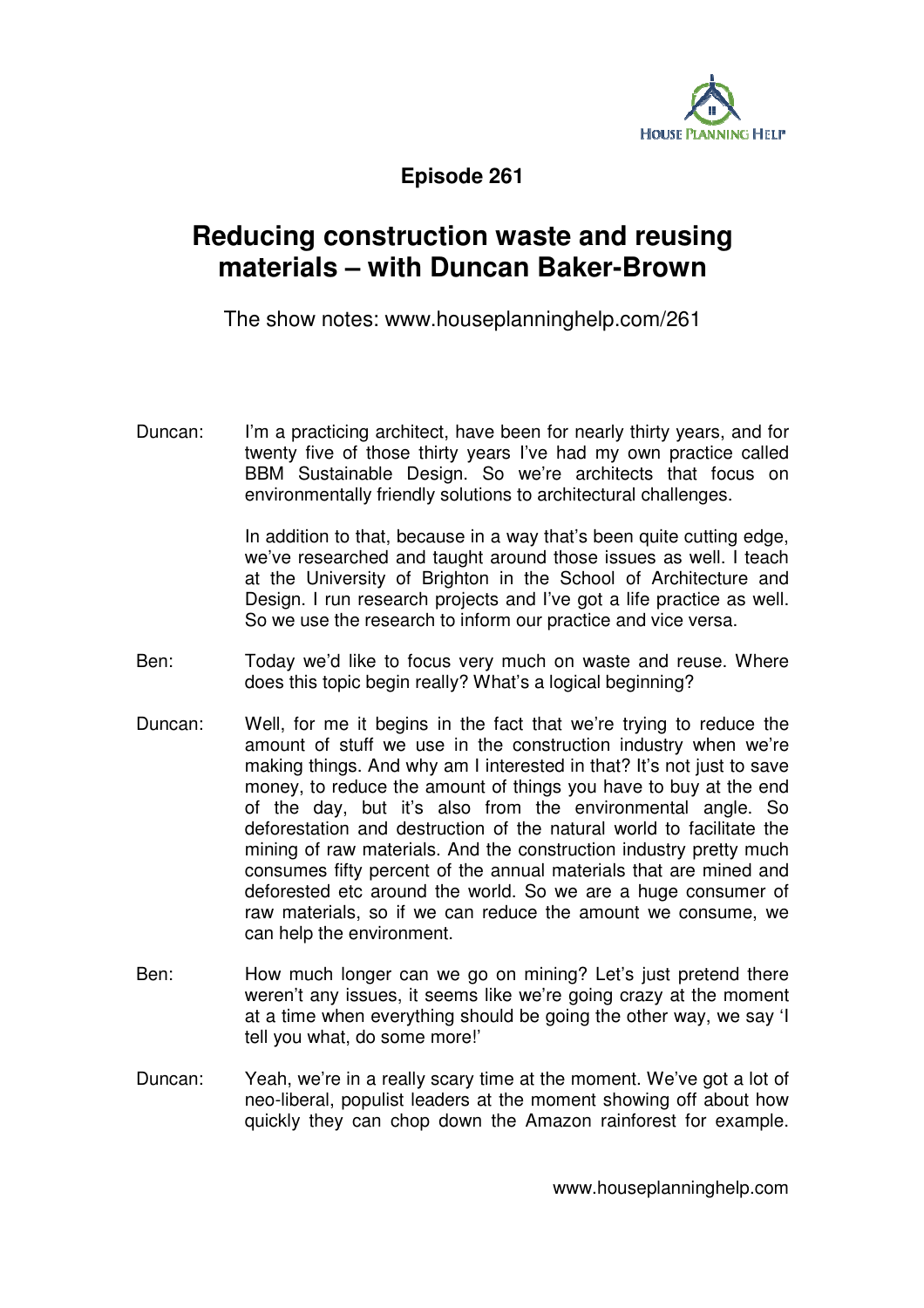

However, soon after President Trump announced that the USA wouldn't be part of the Paris Climate Change Agreement, you've got California which is now the fifth largest economy in the world, and New York State forming an alliance to do otherwise and commit to being net carbon zero by 2040.

 I think it is quite interesting times. You've got a lot of positivity as well as the negative stuff going on.

 It feels to me like a lot of national governments and leaders are ignoring the climate emergency, but at the same time a lot of city states, I'd say and regions, are doing the opposite. So I think for me the hope is with the city states and regions just getting on with it, because they're the people suffering from the effects of the climate emergency at the moment.

And in the world of constructing things we've got problems of resource security, whether that's because of environmental problems or war zones or whatever. Materials are more and more difficult to get hold of, so if you're in a situation where you can reduce the amount of stuff you need for a construction project, you're going to be in a beneficial situation.

I'm looking at lots of real projects across Europe and some in the UK where people are using second hand materials from old buildings to create new buildings, and this is quite inspiring for me.

- Ben: Now this is the idea of almost a circular economy isn't it, where you go from cradle to cradle? How easy is it? I know from my own experience just thinking ahead of how I might have done that on my own project, it just gives me another headache on top of all the new things that we're learning!
- Duncan: Well it is difficult I think to start these things up, but I think a lot of large corporate businesses are seeing the value in this. And I think until you've got larger organisations and local government legislation and supply chains assisting, it's very difficult for individual builders to embrace a circular economy. Just to define what I think that is, that's in a world where there's one area's waste is what you might call the food or the valuable resource for another area. So there's no such thing as waste, it's just stuff in the wrong place. That's the sort of phrase I've come up with.

Now again, with one-off houses, between ten and fifteen percent of all the materials and stuff that arrive on stuff get thrown away. So you're talking about the demolition waste on a typical project as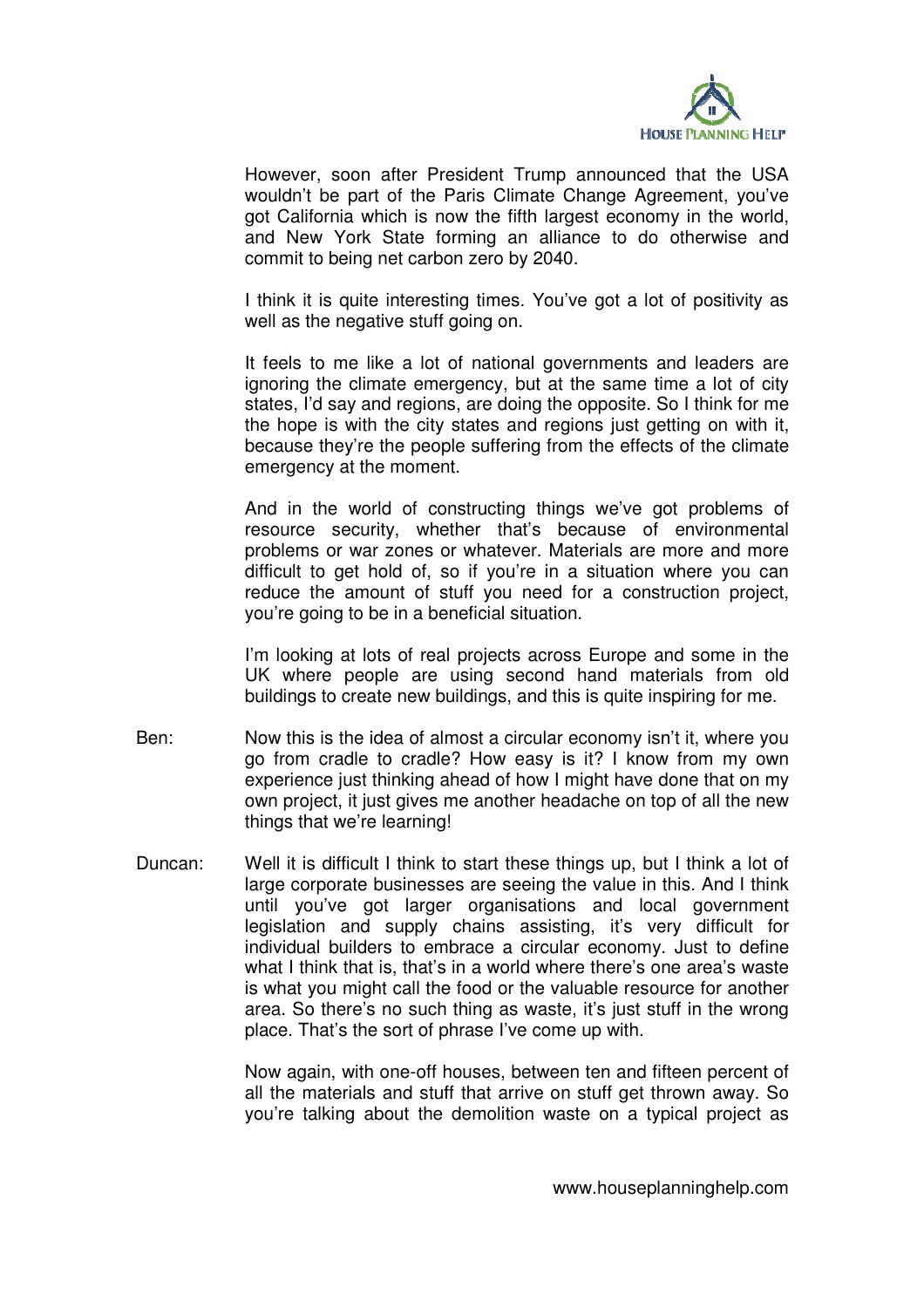

well as the new materials arriving on site. So basically for every six or seven houses we build in the UK, one house worth of stuff at the moment goes to landfill or incineration.

In the UK at the moment every year we buy 600 million tonnes of stuff. That's not just in the construction industry, that's just as UK citizens. And 200 million tonnes of stuff is thrown away every year. 120 million tonnes is from the construction industry, so sixty percent of everything thrown away every year is because of the construction industry, so we've obviously got to do something. And we need to do it at a sort of national / regional local level.

Now, for the self builder, if you're in control of your building site, you're project managing it, I think that's in a way more straight forward, because in a way you're deciding what's coming onto the site and how that stuff is managed.

But typically, since the 1960s and 70s, it's been cheaper to throw material resources at a building site to keep it busy, rather than for example on a Friday morning running out of plaster and having your plasterers hanging around on site and having to pay them.

So this is traditionally why we always over-order. We're really keen if you're ordering tiles, carpet, whatever it is, you're always putting an extra 10 percent for wastage. And that's cumulative. You end up with this ten to fifteen percent of everything arriving on site being thrown away. That's what we've got to avoid.

So some of it in a way is quite straight forward. Order the material you need, plan your projects better so there's a tighter schedule so you're not hanging around waiting for stuff, and really value the stuff that's arriving on site. It's all precious, you've paid for it.

I mean at the moment we say that developers are hard-nosed, but at the moment with the industry, we've been able to convince developers to buy fifteen percent more materials than they need just to throw away. Fifteen percent might be quite a good margin to get on a development in terms of profit. At one level it's quite strange that it's such a difficult sell to say don't create waste on site, when you're just throwing away the money you've invested in a project.

Ben: Yeah, when you say it like that it makes a lot of sense, but I suppose they're thinking, money, I know a lot of developers don't really even care about that final product, so it's about finish it, get on with the next one. And there's been no consequence has there,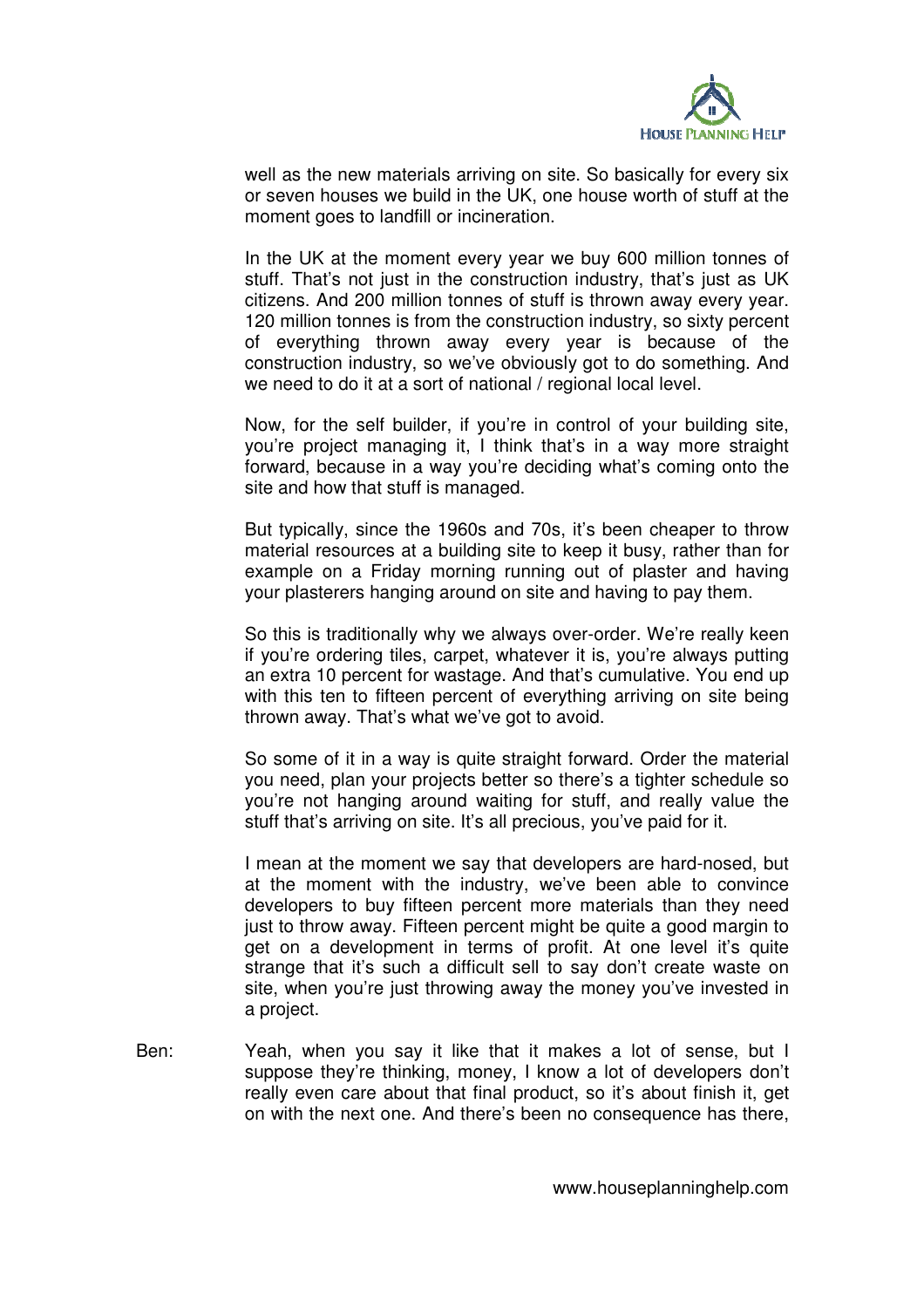

for waste? So the explanation that you've just given is very much about almost how you shop well, full stop isn't it? Would that be a way of saying it?

Duncan: Yeah, it is. It's about shopping in a sort of smart way. We talk at BBM about doing a sort of resource map for a project, so understand where your project's sited, where the actual site of the project is, and then we literally using Google Earth, we sort of do a radius from that site of one to ten, twenty kilometres, and we look at resources nearby. Whether that's a factory producing stuff, or a woodland that's managed for timber, or whatever, and look at plugging in to local resources.

> And some of that with, in a way our more radical projects, there could be a building site being deconstructed where we can get material off that construction site. So we're already doing it with real projects for one-off houses and such like. But it takes a different mentality and sensibility. And the big deal is the time to educate yourselves around the potentials of a circular economy to provide a better product at the end of the day, and have this amazing double whammy of being able to be beneficial to the environment as well.

- Ben: If you're trying to be slightly clever and source closer to home, is it ever at the cost of performance?
- Duncan: Well, you want to make sure that it's not! In 2014 we completed the Brighton Waste House, and that's made out of, it's not a house but it's the size of a house and it's a house that performs to Passivhaus standards. 90 percent of it is material that other people threw away, and it only took a year on site which is from our experience at BBM, about the time that a one-off house does take.

And to add to that it was students building it. They were managed by experienced adults as it were, but it was built by students.

So we got a high performing built project in the middle of Brighton and it's 90 percent of it's material other people threw away or overlooked and were going to throw away. I've got experience to say it can be done. You have to use your time in a different way, looking for material and then there are real issues around insurance and guarantee of using second hand materials, so I think you really do need to be an experienced architect or building contractor to understand the potentials for using second hand material at the moment, because at the moment we don't have the legislation or the networks to support everybody doing it easily.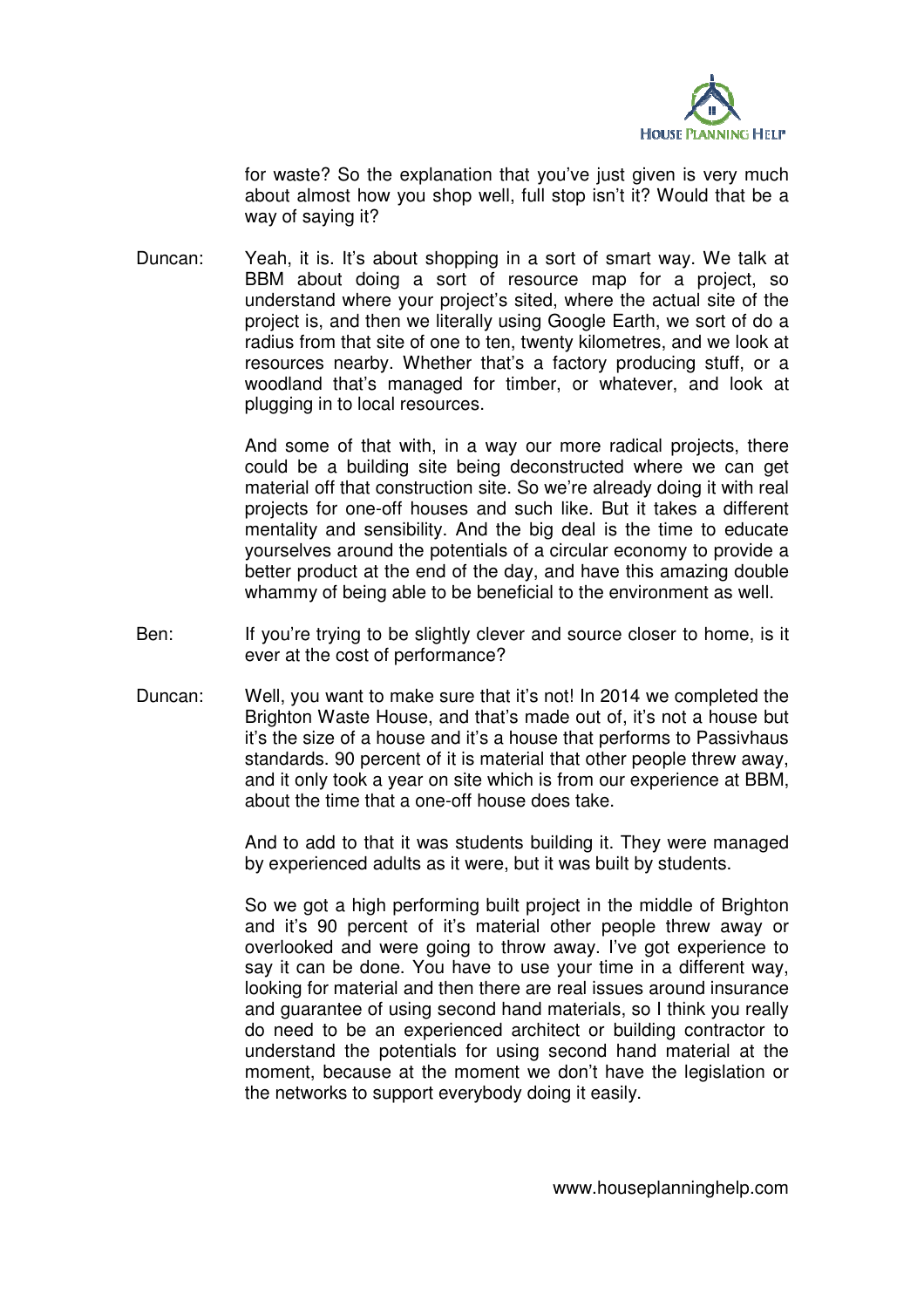

So if you're doing a self build project now, I would say just look at reducing waste to zero on site. That's the best thing to do. So don't throw away the materials that are arriving on site. Use techniques like pre-fabrication, whether it's Structurally Insulated Panels, or whatever, look at pre-fabrication.

Avoid what we call the wet trades on site whenever possible. So as soon as you're mixing stuff with water on site, that's where you start to create a lot of waste. So often a skip is full of lots of different materials that are loose, until the Friday afternoon where the plasterer or the bricklayer or the person pouring concrete pours the waste concrete all over the other loose materials in the skip and suddenly you've got this homogenous lump which there's no way you can re-use any of that. But until that point, say on the Thursday afternoon, it would have been material that could have been reused. Indeed when we were doing the Waste House, we were actually getting material out of skips to use.

So it's all perfectly doable, but like I said, the message for self builders is to reduce the waste on site.

- Ben: So, take SIPs that you mentioned in there. I mean how does that have a second life after it's finished?
- Duncan: That's a really good question. I think if something arrives flatpacked on the back of a lorry onto your site and then you in effect screw it together, then one day it can be unscrewed. That's my point and this is why pre-fabricated panels are I think really useful.

At the end of the day, however individual we want our houses and buildings to look, a lot of them are built on various modules. And for you to take it to the scale of offices, floor plates, the sort of size of floor plates that are being built at the moment to house offices are pretty standard at the end of the day.

So why am I saying this? Because one day those buildings could be deconstructed and reconstructed for other projects and they'll probably be the right sort of dimensions for reuse. If you're building your house out of a pre-fabricated system, it's bolted together at the end of the day so one day it can be unbolted and reused.

Ben: The circular economy, let's just focus on this for a second. Is this just part of the process or can you describe what it is?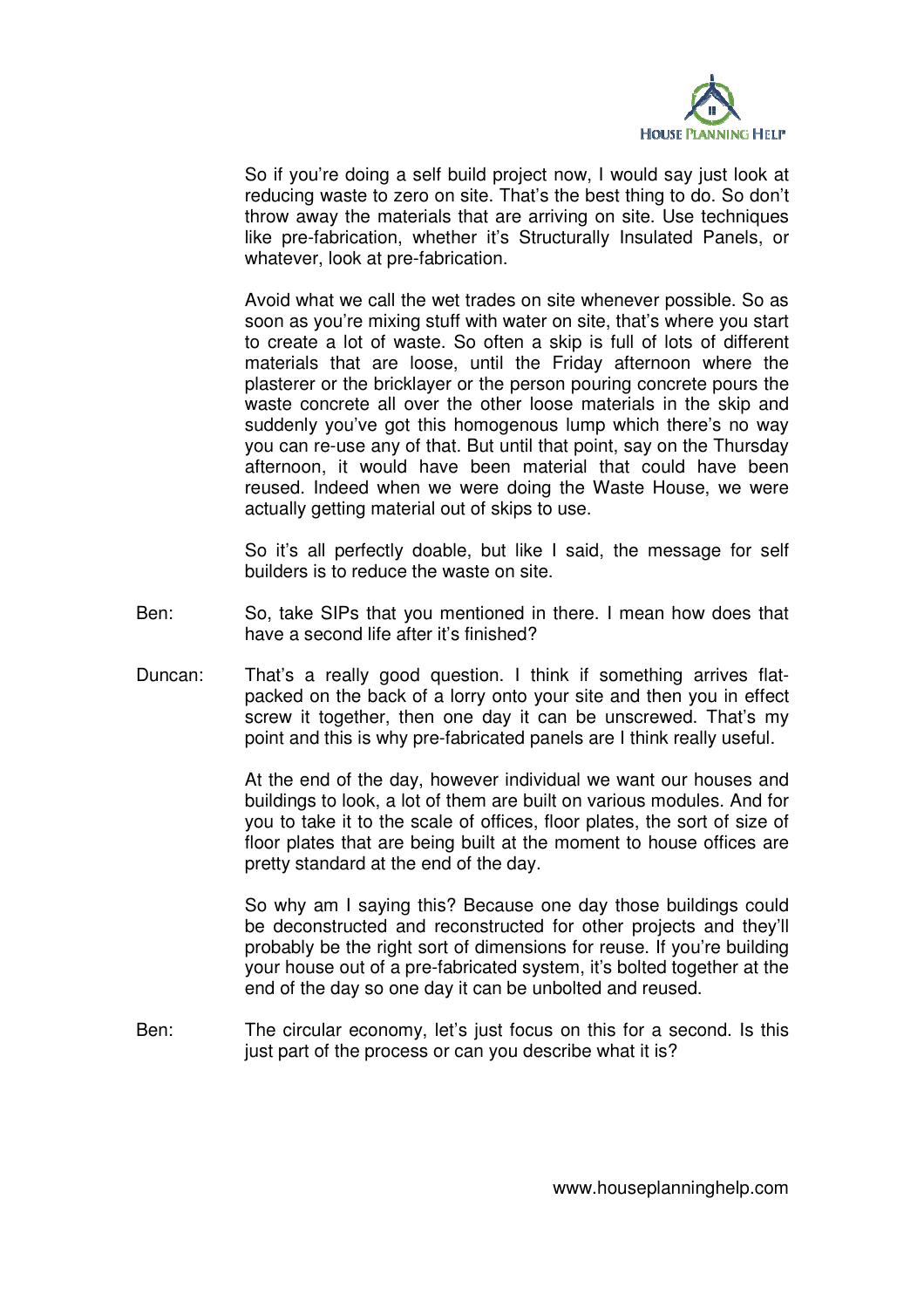

Duncan: Well for me the circular economy is a sort of re-brand of sustainable design. Because it's got the economy word in it, but it's to do with this idea of being able to design things for perpetual reuse.

> So at the moment we build things and in the worst case when you're constructing buildings in financial districts around the world, they might only have a business plan of twenty, twenty five years. So currently at the end of the building's twenty five year life, you can imagine the buildings that go up and down in the City of London, after twenty five years they're looking a bit tired. And so successful financiers will want those buildings stripped and thrown away. Stripped down or demolished and a new flagship tower showing off how prestigious the business is, built.

> Now I know of the ABN AMRO Bank, which is a national bank in Amsterdam, they've just built something called their Circle Pavilion, which was an eighteen million pound circle pavilion, and that is a building that is a material store for the future. It's designed so it can be deconstructed in twenty, thirty, forty years time, and the bank has seen that as an investment. So at the end of that building's life, instead of being a financial deficit where it's just something that you need to pay for to be demolished, it's actually a pile of materials and systems and components that can be sold off to other people, or reused for other projects.

> So it makes financial sense at the end of a building's life that you can deconstruct it, because then you've got the material assets to sell or to reuse, therefore you'll save money, instead of sending it to landfill or whatever which is the old fashioned way of doing things.

> So it makes financial sense, a circular economy, and I think for a lot of people they're intrigued by it, literally because it's got the economy word in it.

> For me it's this idea of in a future circular economy there'll be these two spheres – the biosphere and the techsphere. And the biosphere is everything that is made out of natural materials and ultimately those natural materials can be designed to be remade again and again and again, but one day they'll become compost for the natural world. Timber will rot in the ground and become compost.

> The other sphere is the techsphere, so that's all the technological gadgets that we've got: smartphones etc. And obviously they're not something that's going to decompose, so these are the things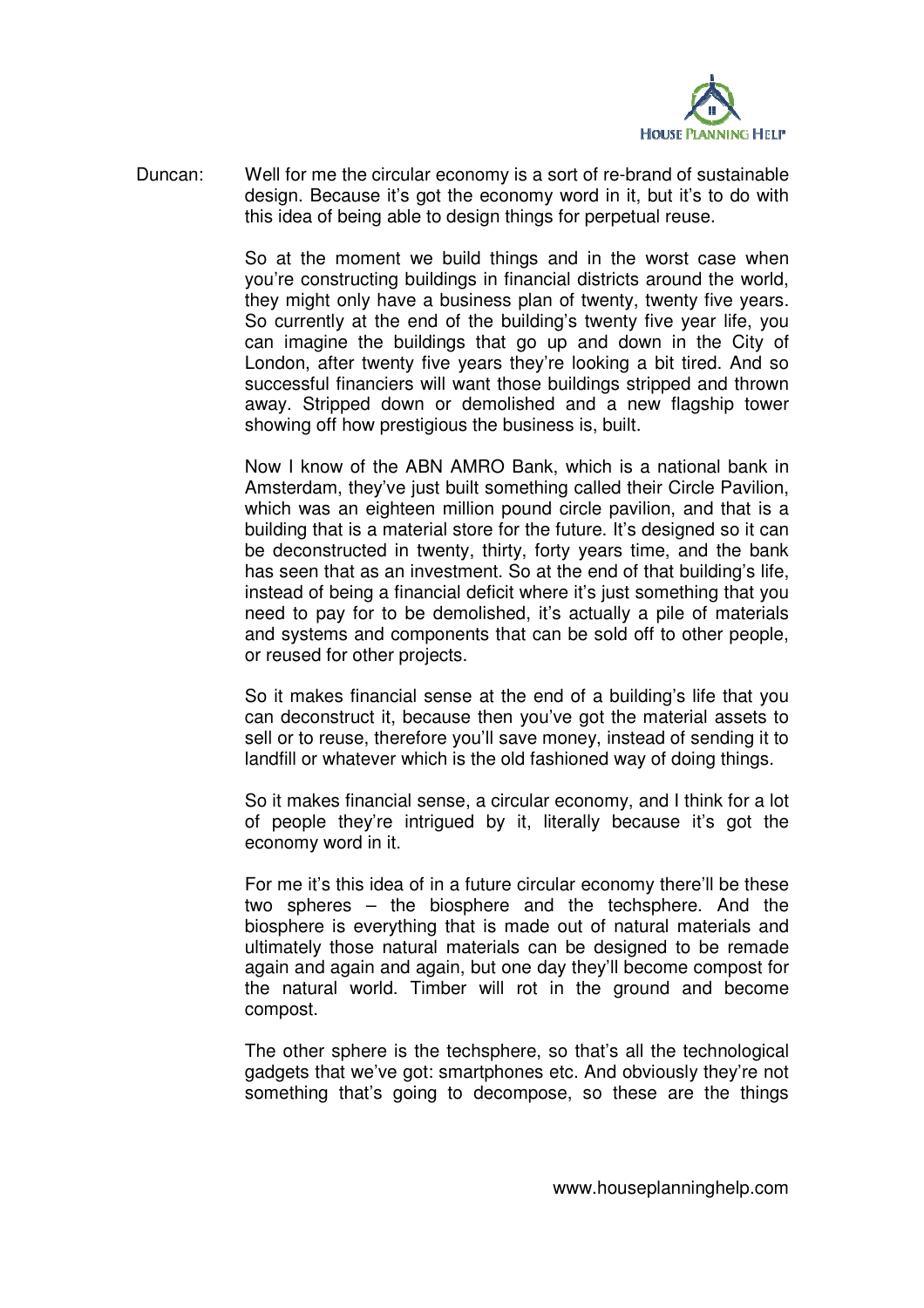

where we've really got to work on how to design them so they can be deconstructed and reused again.

What's interesting, just a couple of little facts, is that at the moment we have the technology to reuse and recycle ninety five percent of our smartphones. We just choose not to. And another nice statistic, which goes back to this idea of mining the anthroposcene, reworking what's out there already. You can get more gold out of a tonne of smartphones than you can get out of a tonne of the best gold ore from mines. So why send people underground in those dreadful conditions to mine more ore, gold ore, when actually all those rare minerals and composite materials, including gold, that are in our smartphones that are thrown away every year, just collect those and get the rare metals out of those.

- Ben: So how is landfill management changing, or how has it changed? Because if I understand you correctly there, what you're saying is actually there's a lot of gold that's just going straight into landfill?
- Duncan: Well actually there's a lot of gold that's just going to India and the Ghana and places in Africa that you've got children and other people just trying to tug out of the old smartphones in a very informal, environmentally unfriendly way.

What I am actually saving is another thing about the circular economy is this idea of corporate responsibility. So for example, if you make something, if you're a manufacturer of a car or a phone or whatever it is, you have the responsibility of taking back the thing at the end of its first generation of use. So that's something that needs to happen.

- Ben: That's good isn't it. That really puts the onus back on them.
- Duncan: Yeah. Because at the moment it's the responsibility of the end user to informally or formally get rid of the product.
- Ben: That would be good for developer houses wouldn't it! "You get it back at the end!"
- Duncan: Exactly, but that's this idea of buildings as material banks, because if they were designed as material banks they'd want them at the end of their life because they'd be an asset. So at the moment they're just seen as something that it's a three, four year plan where they buy land, build something and get rid of it and have no responsibility over it, apart from a little bit of liability for six years or whatever.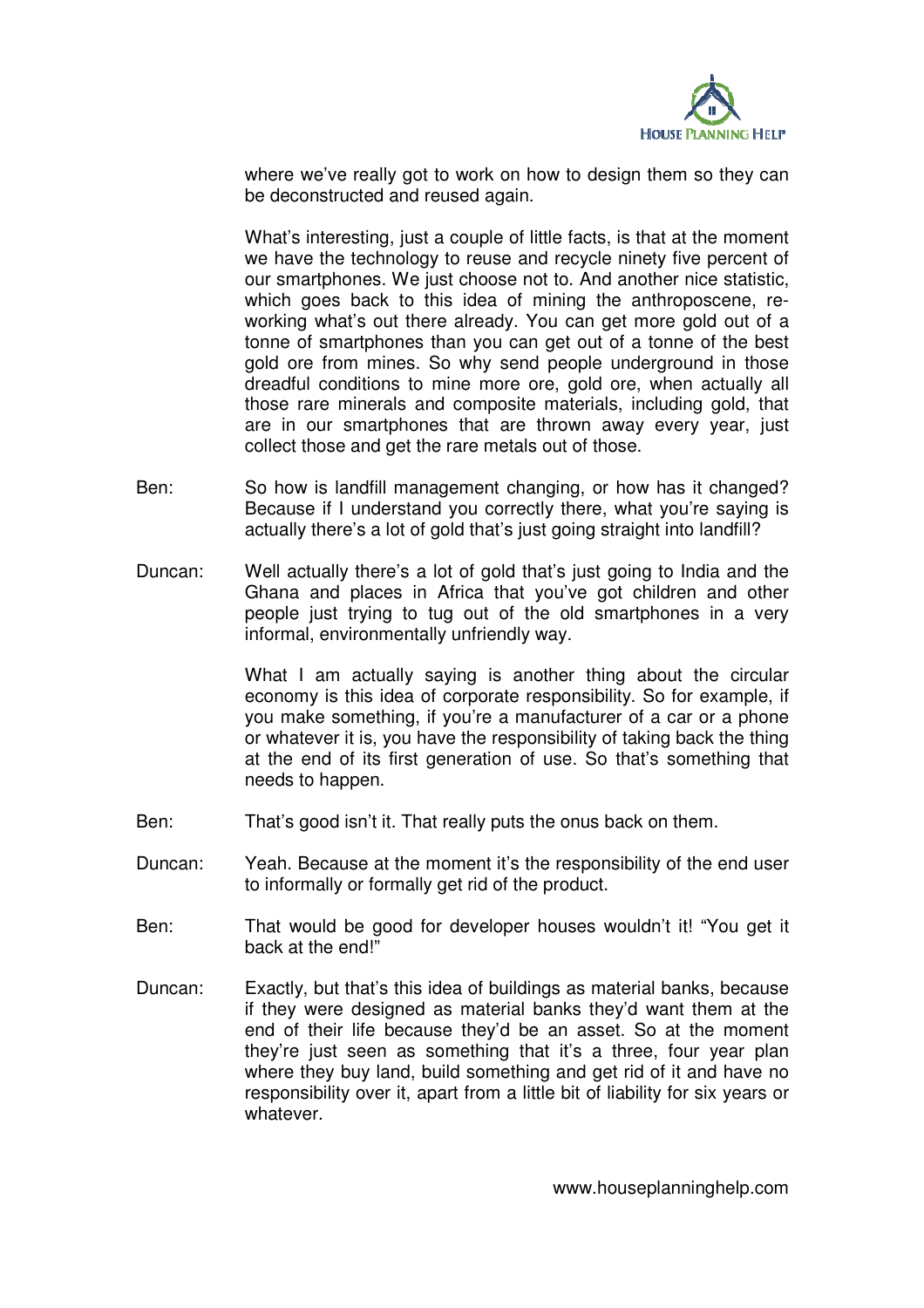

So there are people out there, and this is especially it's getting leverage and traction in Europe, especially in the Netherlands, where people are looking at the idea of leasing facades on buildings. And the idea that you would lease the materials of a building, so the supplier of the materials, in effect, would lease them to you.

At the moment you can lease light fittings from Philips and they call it their lease-lux scheme. So the owners of the buildings don't own the light fittings, Philips do. What the owners have is a lease agreement with Philips, that guarantees the level of lux, the sort of brightness of a room, and it's up to Philips for ten or fifteen years to provide that correct level of light.

Now what's that all about? Why is that a benefit to anybody?

Well to Philips they've got these lease agreements for quite a long time which is good, but what it does for the end user is make sure Philips probably supply you with their best, most robust light fitting, because they don't want to be coming to your building every six months to change a lightbulb. But also, at the end of that light fitting's life, Philips take the light fitting back. They want the resources to make new light fittings.

So what will eventually happen, and is already happening, is that Philips will design light fittings that are easy to dismantle, easy to take apart so they can recycle some of it and reuse other components. And from a design point of view, and that's whether you're designing a light fitting or a phone or a building, it needs a different way of designing. You need to think about it differently, because you're thinking about how to take apart the thing that you're assembling as you're designing it.

- Ben: It makes sense for them, and you've talked about the financial benefit because they're leasing it, it's their own material, why are more people not going down that route? What is stopping them? Is it just they're not innovating enough?
- Duncan: Well, it's just a really interesting time at the moment, because I wrote a book called The Re-Use Atlas, subtitled The Designer's Guide Towards a Circular Economy, two years ago, and it had about thirty five case studies of different products and buildings, all as examples of going down this circular economy route.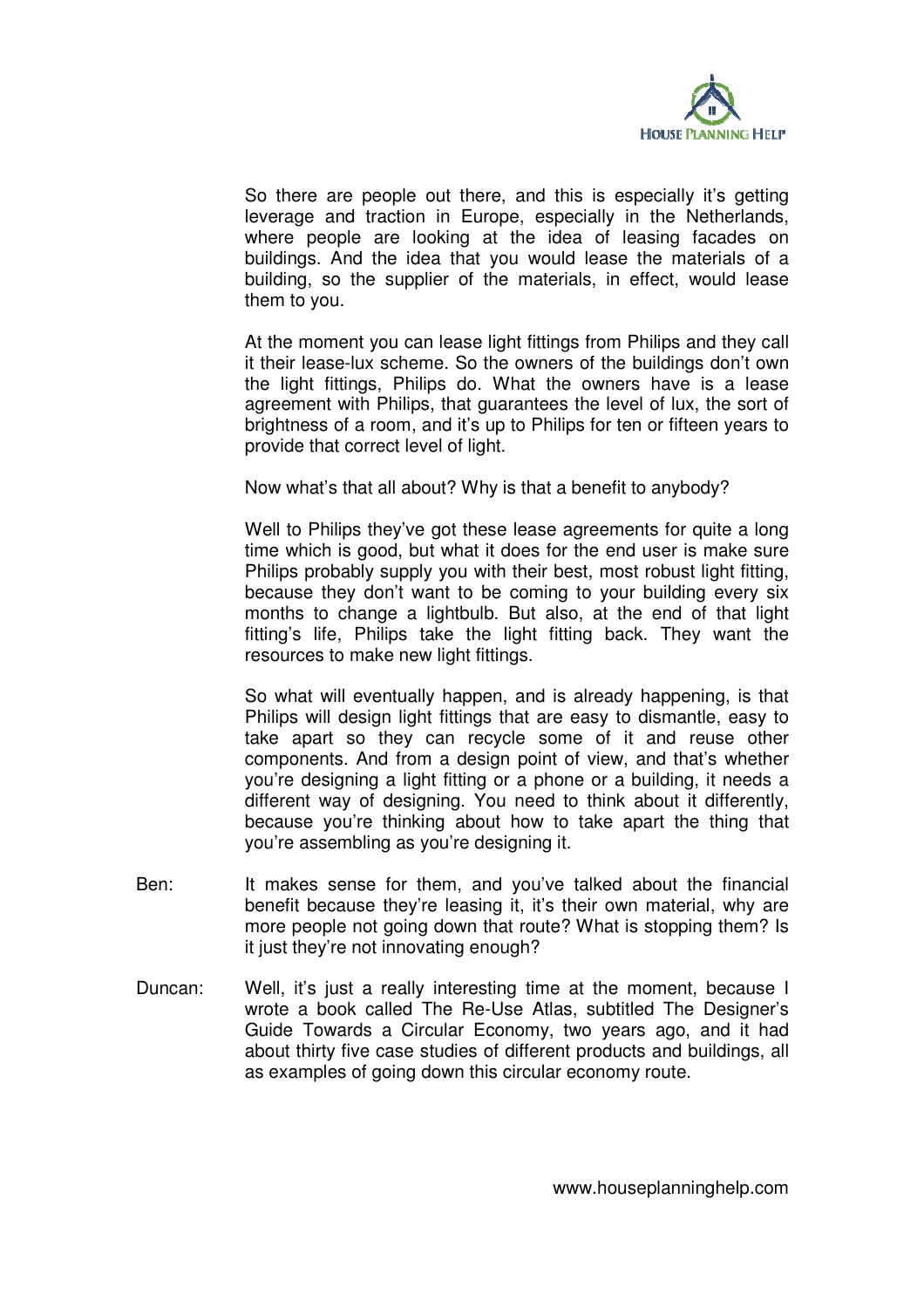

So I was interested in people who were actually doing it, and not just talking about it. And there were examples of buildings in the UK that did this, but a lot of it is happening in the Netherlands. And what my point was actually, that since that book was published two years ago, there are so many more amazing projects doing just this.

So there's a project in Denmark called Resource Rows, which is I think about a seventy unit housing scheme. Because it's in Denmark they're all leased. Nobody's owning them. This building is clad in brickwork from old buildings, so these are 1960s buildings where the mortar joints of the brickwork are cement based so they're stronger than the bricks. Traditionally if you had to demolish or deconstruct a 1960s brick building, you can't reclaim the bricks. You just get rubble. If you're looking at a  $19<sup>th</sup>$  century or  $18<sup>th</sup>$ century building, because they've got lime based mortar you can re-use the individual bricks really easily. So what the Lendager Group do, that's the name of the people that have done this building, they literally got a diamond headed angle grinder and they cut these one metre by one metre square panels out of the building that was going to be demolished, and then they re-use those panels which stick together as square panels of bricks and stay together because the mortar is so strong, and put them on the new building.

- Ben: Wow.
- Duncan: And this is quite a big building! And there are other ones. I've got colleagues at the moment in Brussels who are deconstructing the part of the Brussels World Trade Centre. Big buildings that no one has ever liked them, they're just a financial proposition built twenty years ago. They're out of fashion now so the owners want them to be rebuilt. These guys called RotorDC, standing for deconstruction, they're in there carefully dismantling the building and they're selling the components.
- Ben: Let's say there is something on our site then that for one reason or another has to go. Now this might just happen automatically via our contractor or whatever, but how can we make sure that gets used again or as much as possible? Is there a way?
- Duncan: Well there is a way but, yeah, there is a way. If you're talking about re-using stuff on site instead of throwing it away, if you've got the normal time constraints, ie you're in a rush and every day matters, and the building site is live, I think it's very difficult to do that.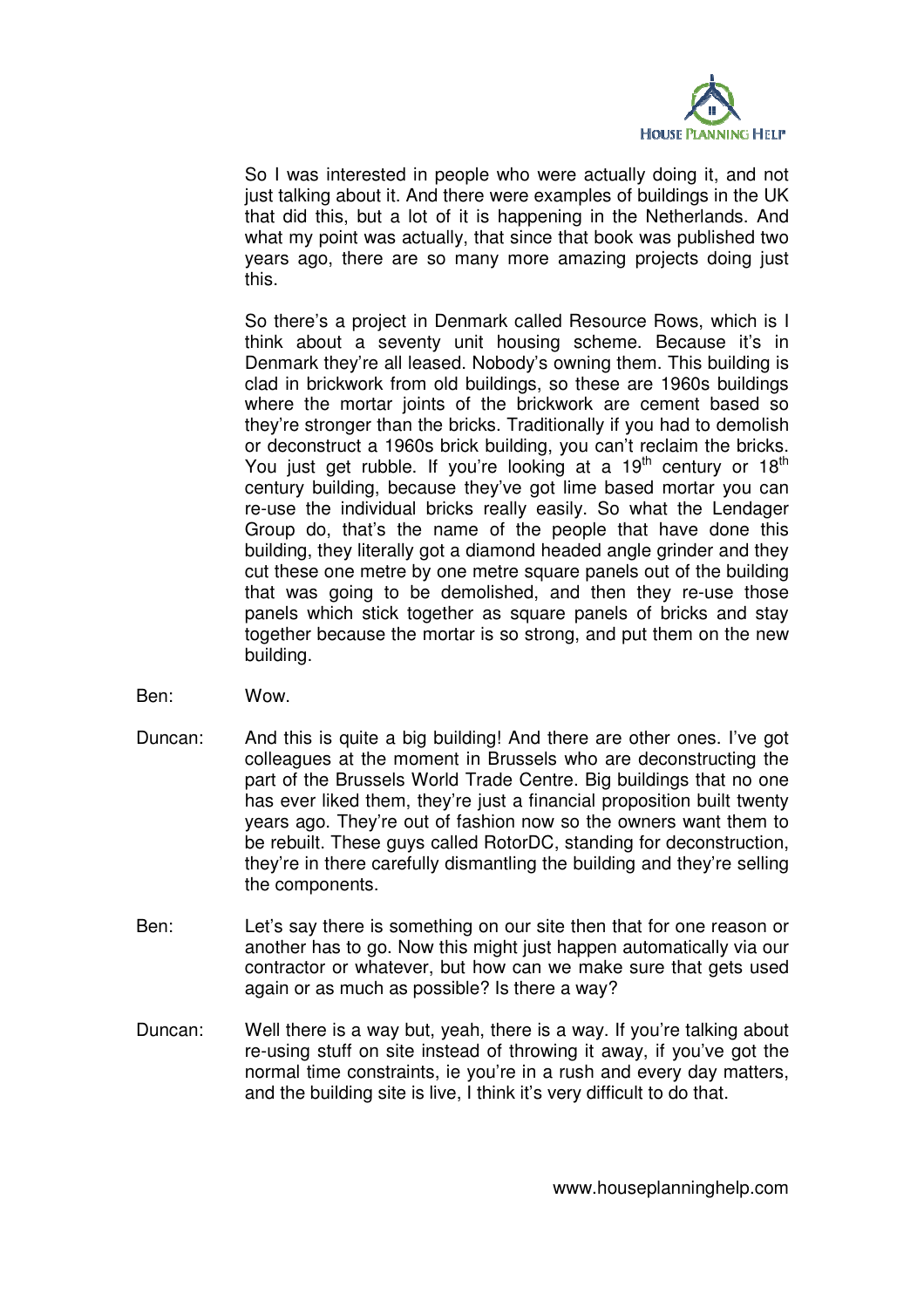

But there are networks out there that will accept second hand material in the UK. So Freecycle is one, and Freegle is my preferred one. And Freegle were the organisation we used when we were building the Waste House.

So there are emerging networks out there and I think there'll be others coming on board really soon, because we are suddenly in a quite a different environment from the beginning of the year. Our parliament has declared a climate emergency and okay we've got the Brexit distraction at the moment, but actually there's a lot of people out there who are thinking right, we've got to respond to this.

And the way the construction industry can do this is by reducing its consumption of stuff. So I think that we're going to have an update in building regulations, British Standards etc that will demand and facilitate the re-use of stuff.

So for example, at BBM, we're specialists in this, we've got a project on that's about to go on site, where the original house unfortunately burnt down. It's at the top of a hill, there's a sort of lane to it, it's really difficult from the point of view of access, so we've had really large quotations for taking the burnt bricks, because it was a brick and timber house, taking the burnt bricks off site. And it's actually easier if we just crunch up the bricks on site and make new tiles out of those bricks, which is what we're going to do.

So in that case, because of the particular situation it is more advantageous to recycle the damaged material on site rather than take it off site. But I have noticed on larger projects that a lot of demolition companies are sort of rebranding themselves deconstruction companies.

- Ben: That's what I was wondering, if that sort of service existed. So yeah, starting to.
- Duncan: It's happening, yeah. So for example, there's a large development in Brighton of new student housing etc etc, big development. It's called Preston Barracks and I think over ninety five percent of the material that was on that site is still on that site. It has been recycled. And by coincidence there was a Victorian barracks building that was deconstructed quite slowly and the tiles off that building we used on a project of our own at BBM. We didn't even know it was the Preston Barracks' tiles, but we were doing an extension on a listed building and they needed second hand tiles,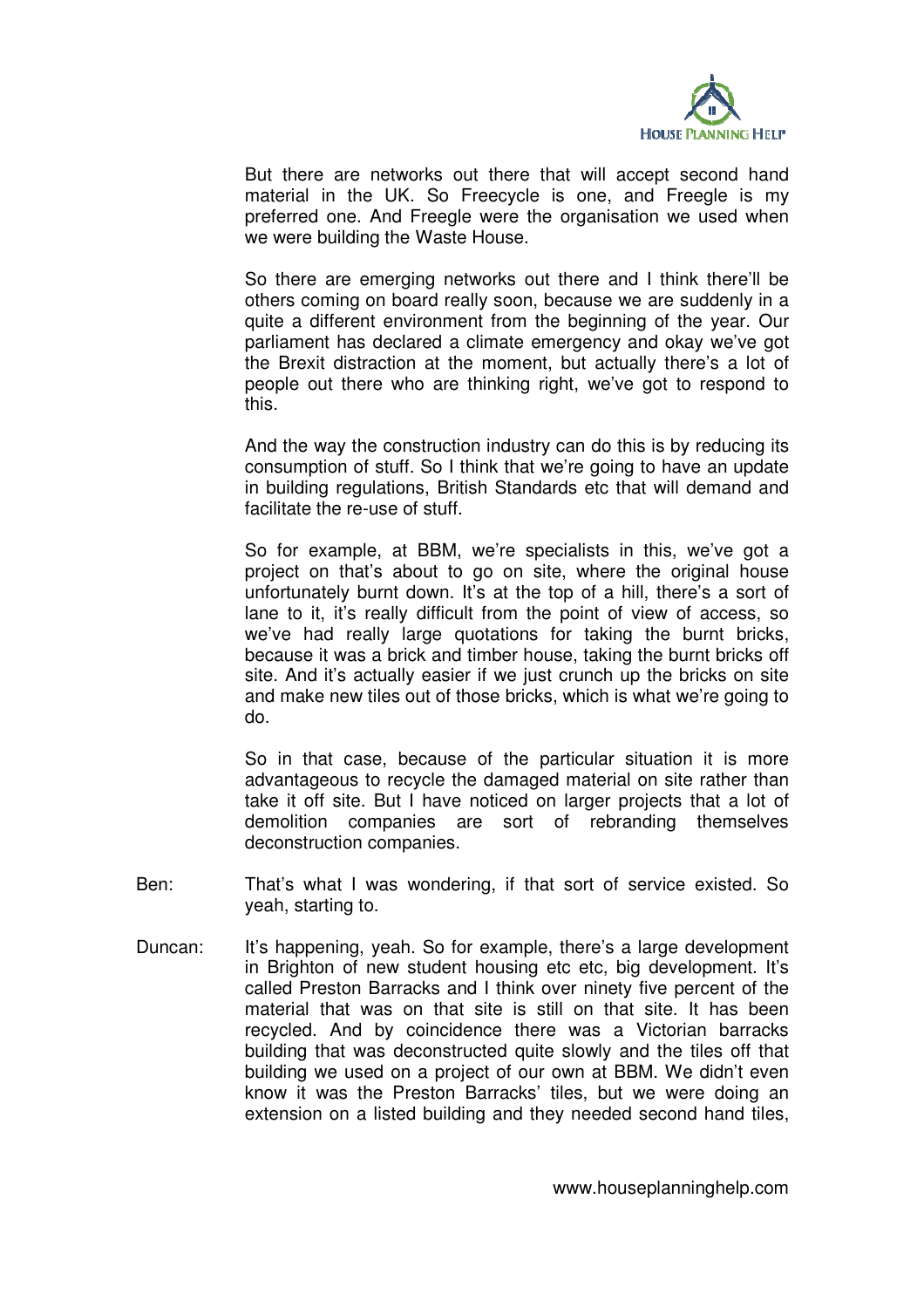

and they got them from Preston Barracks. So that was really interesting, the site I was watching being deconstructed actually supplied material to one of our new build projects.

So it is happening, and WRAP which is the government organisation, waste and recycling organisation, has sort of rebranded themselves as experts around the circular economy, which they are. They'll say that twenty percent of the construction industry is already circular.

So there are already networks and systems out there for reusing materials, and for example large contractors, really large ones, the sort of Wilmott Dixons and Robert McAlpines of this world, they will be swapping materials internally. So they will have large sites and it's so easy to have surplus materials on big sites. You could easily have two hundred sheets of plasterboard or whatever that you don't want, and traditionally it would have been easier to throw them away. But actually because of their internal networks now, I know that Murphys are doing it as well, they're swapping surplus materials amongst their own sites.

And I think it's only a matter of time, literally a couple of years, before these large contractors will start swapping with each other. If you imagine in the City of London where there's a tower going up and another one going down, those two sites just need to talk to each other.

- Ben: Can you tell us in a little bit more detail about the Waste House, and whether if you were doing it today it would be identical, or whether anything would have changed?
- Duncan: Yeah, a lot would have changed. I think the Waste House was designed as a concept in 2011 / 2012, and initially it was going to be the rebuild of something called The House that Kevin Built that I did on Channel 4 over ten years ago.

And The House that Kevin Built was a prefabricated house that was built in six days using, whenever possible, just organic, replenishable materials, so straw, wood, reeds, hemp, everything was organic. The issue behind that is organic stuff when it grows locks carbon and also there was a big rush to burn logs and stuff, log burning stoves that people were thinking that was a green thing to do, which we all know it isn't now because of air pollution, and also the amount of carbon in our air.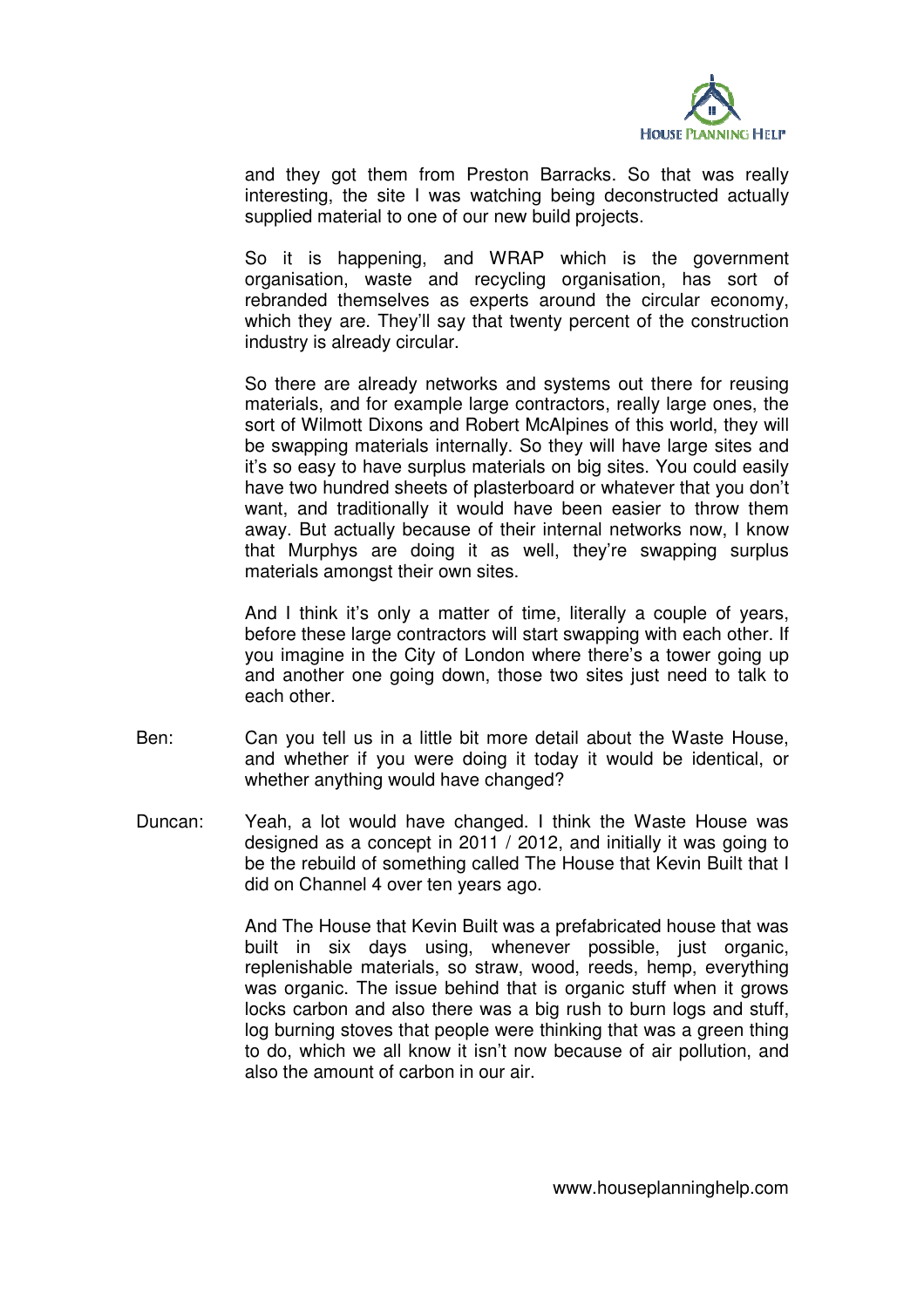

So what we were doing is promoting the fact that these organic materials can be sophisticated, prefabricated etc. And we did that and we were going to, it was only assembled for two days and then deconstructed. It was zero waste on site, but the idea was to rebuild it at the University of Brighton where I teach, and that didn't happen. It went off to the University of Bath. So we had a site for the house but we didn't have the house.

So then we had the opportunity to look at something else and it was then that we looked at trying to build something out of what was in 2012, for every five houses that we were building you got one house worth of landfill, or waste going to landfill or incineration. The amount of waste we make in the construction industry is actually reduced by about thirty percent in the last ten years which is good.

So we then thought why don't we just prove that we can build a high performing sort of passive house out of this material that normally goes to landfill and incineration.

So we did that, and one of the big deals was that we were using it as a learning exercise, a teaching tool for students. So we had one or two adults with lots of experience plus lots of students.

And that was good, but while we were developing the design and on site, we partnered Freegle UK, who are this online swapping of unwanted stuff agency, and they have nearly three million subscribers. And Cat Fletcher who is one of the founders of Freegle UK, she said why don't we raise awareness of the stuff that we throw away on a day to day basis, so not just in the construction industry but in our everyday lives.

And so that ended up being just a cut to the chase awareness raiser of plastic bags that we throw away, toothbrushes, all the nasty plastic stuff that everybody is very well aware of now. So what happened with the Waste House is it changed from being a project that proved construction waste was valuable, to a project that became more of a polemic and a thought-provoker.

So for example, we designed the house so it's like a container for these waste products. So we used all these plastic waste products as low grade insulation and we got these sort of what we call cassettes which look like wardrobes that form the walls, and in these walls we've got things link four thousand VHS videos, from the 80s and 90s. Things that you've forgotten about but that are still there. Most plastic ever produced is still with us, we've just forgotten where it is, or turning a blind eye to it. So this is before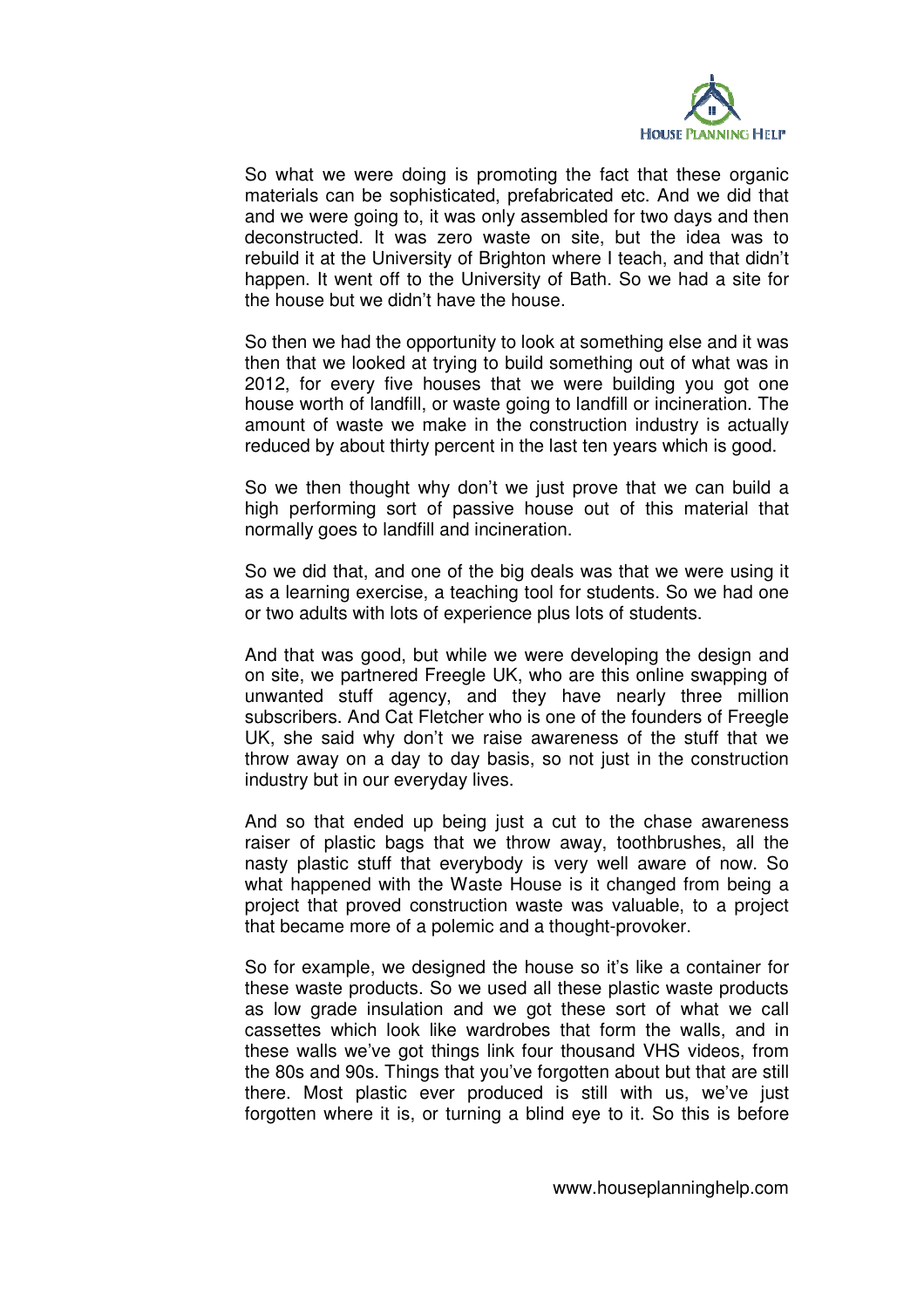

Blue Planet II with David Attenborough and the greater awareness of plastic in our oceans etc.

So the Waste House became this sort of polemic and thought provoker. It's not a house, it's a teaching studio on campus at the University of Brighton. We have schools coming to use it, it's open to whoever wants to use it, and we use it ourselves. So it's basically this vessel holding lots of products that have been designed without an end of life strategy.

So we have a lot of design students and architecture students at The University of Brighton so they can come to the Waste House and see things. Like we've got twenty five thousand toothbrushes that we collected in only four days from Gatwick airport, so we got these toothbrushes that were being cleaned out of airliners as they landed at Gatwick airport. In only four days we got twenty five thousand toothbrushes. All of them never used. So from our point of view these are daft products with no end of life strategy. The Waste House at the moment is a thought provoker.

Your question was, would I do it the same again. No I wouldn't. If I did it again I would do the resource map for construction and other materials to make a building that is a material store for the future that can be dismantled for the future. The Waste House can be doing that, but I'm not saying we should be building our houses out of toothbrushes and things like that, because at the end of the day, plastic is toxic waste. So even though weirdly the DNA of the Waste House is treated timber plus plastic, which is what a lot of houses are made of, I'm not a big fan of plastic in our buildings. I'm certainly not saying that's what we should do.

What I would like to do is a project where maybe we find a building that is unwanted, and we deconstruct it and then reconstruct it with new owners, new use, new site. And the architectural challenge, apart from the deconstruction and reconstruction, would be how to tweak the building so it accommodates the new criteria – our new standards for insulation and energy production and that sort of stuff. So that's the project I would like to do next.

- Ben: Well it's fantastic to hear that you're still thinking of new projects, and you seem to pop up everywhere at the moment. You're obviously doing a good PR circuit.
- Duncan: Yeah, well a lot of people are wanting to understand what to do, because so many local authorities, NHS trusts, like I said, not our